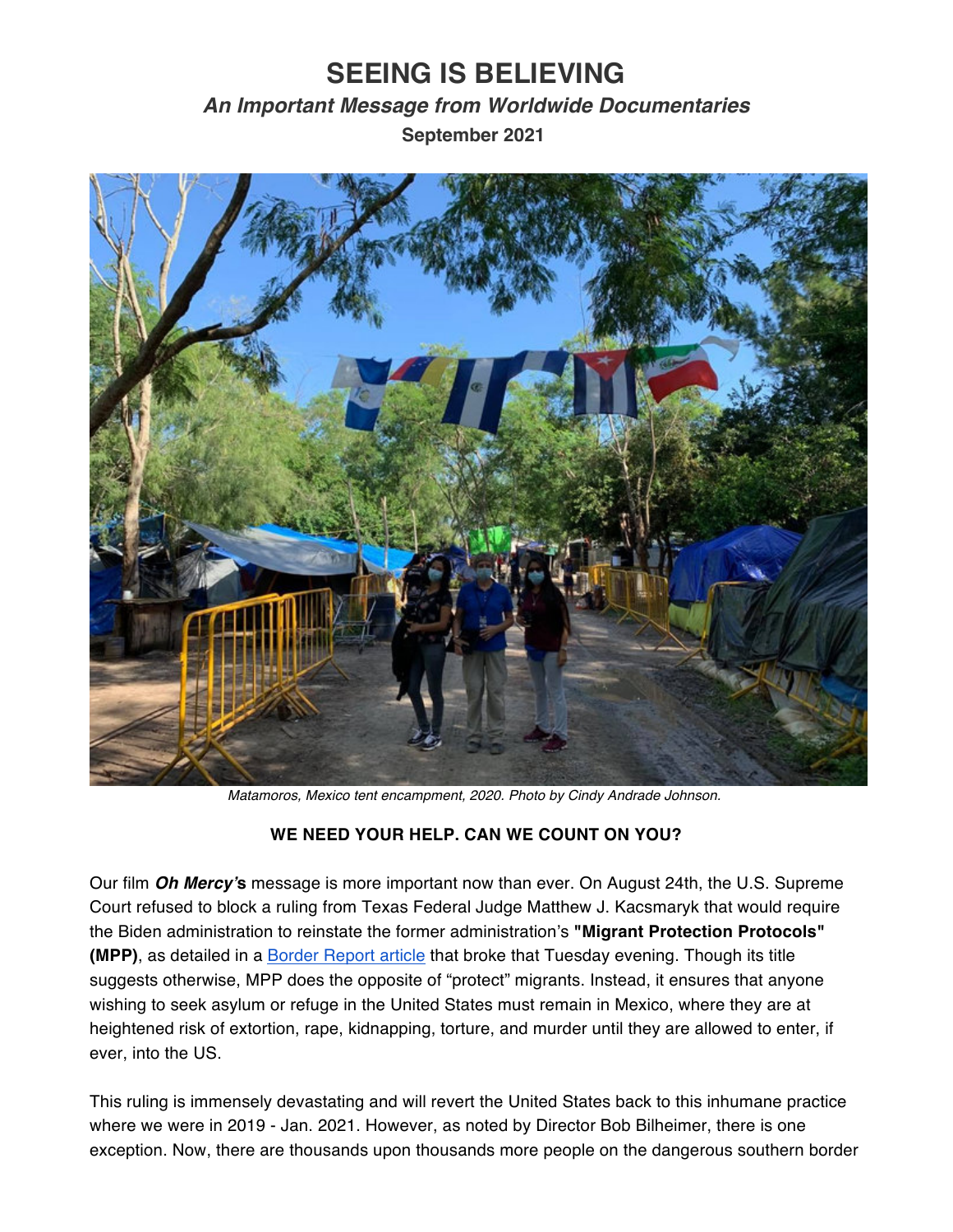towns than there were in the past, and it's no longer just Central Americans, but Haitians, Afghanis, Venezuelans, and Africans as well.

In Sister Norma Pimentel's recent [Washington](https://www.washingtonpost.com/opinions/2021/09/06/norma-pimentel-mpp-biden-help-migrants/) Post letter to President Biden\*, she wrote, *"We must not make children live for months in rain-logged tents. We cannot abandon them to communities where their mothers are afraid to let them use the bathroom at night for fear they might encounter a gang member or be assaulted."*

For most of the American public, the "huddled masses" on our southern border have been out of sight, out of mind. But they can no longer remain so. *Oh Mercy* sheds light on a policy that for two years had created immense human suffering. With that, we've decided to dedicate October to **a national initiative of** *Oh Mercy* **grassroots screenings.** In as many homes and communities as we can, we must spread the message of *Oh Mercy***,** and share the stories that live within it. **Will you help us accomplish this goal?**

**"Seeing is believing,"** as Sr. Norma has said. The hope that comes with *Oh Mercy* is that if it continues to be widely seen, shared, and discussed, then a new wave of believers all across the country can heed the film's warning and say, *not again!* These are human beings, and none of us can rest until their rights have been respected, and their human dignity restored. We may not have the solutions to the immigration crisis on our border, but with a film like *Oh Mercy***,** we at least have the knowledge to prevent history from repeating itself. Again.

**Can we count on you to host a screening?** We will provide you with a free link to the 12-minute film, along with a discussion guide. Whether you share the film with the members of your family, friends, faith fellowships, or members of your community, any participation in this screening month will be appreciated and important. The most important thing is sharing the film's message. No number of attendees is too small or too large.

Keep an eye out in the next couple of weeks for our follow-up newsletter where we will provide you with additional details and suggestions on how to prepare and host a screening. Additionally, we will share those details on our website and through our social media sites. We must move forward, not backward, in creating a more humane and dignified immigration process in our country. **"Let's start from a place of compassion,"** as President George Bush has stated.

In other news, this Fall, *Oh Mercy - Searching for Hope in the Promised Land* was honorably chosen for two film festivals - the 2021 [Washington](https://wwfilmfest.com) West Film Festival and the 2021 Bozeman International Film Celebration. We are particularly excited to be participating in the Washington West Film Festival (Oct 21-25), as it marks its 10th Anniversary celebrating the idea that "story can change the world." In a couple of weeks, the festival website will have details about the event and when **Oh Mercy** will be shown.

Also, on the film series website [runningtostandstillfilmseries.com](https://www.runningtostandstillfilmseries.com/projects-3)**,** you'll find our new **project blog,** the first one of which is a conversation with Director Robert Bilheimer. Our second blog highlights the work of Sam Bishop and Global Response [Management.](https://www.global-response.org) We were honored to hear what inspired Sam to embark on his humanitarian work, so please take a minute and check it out. This blog page